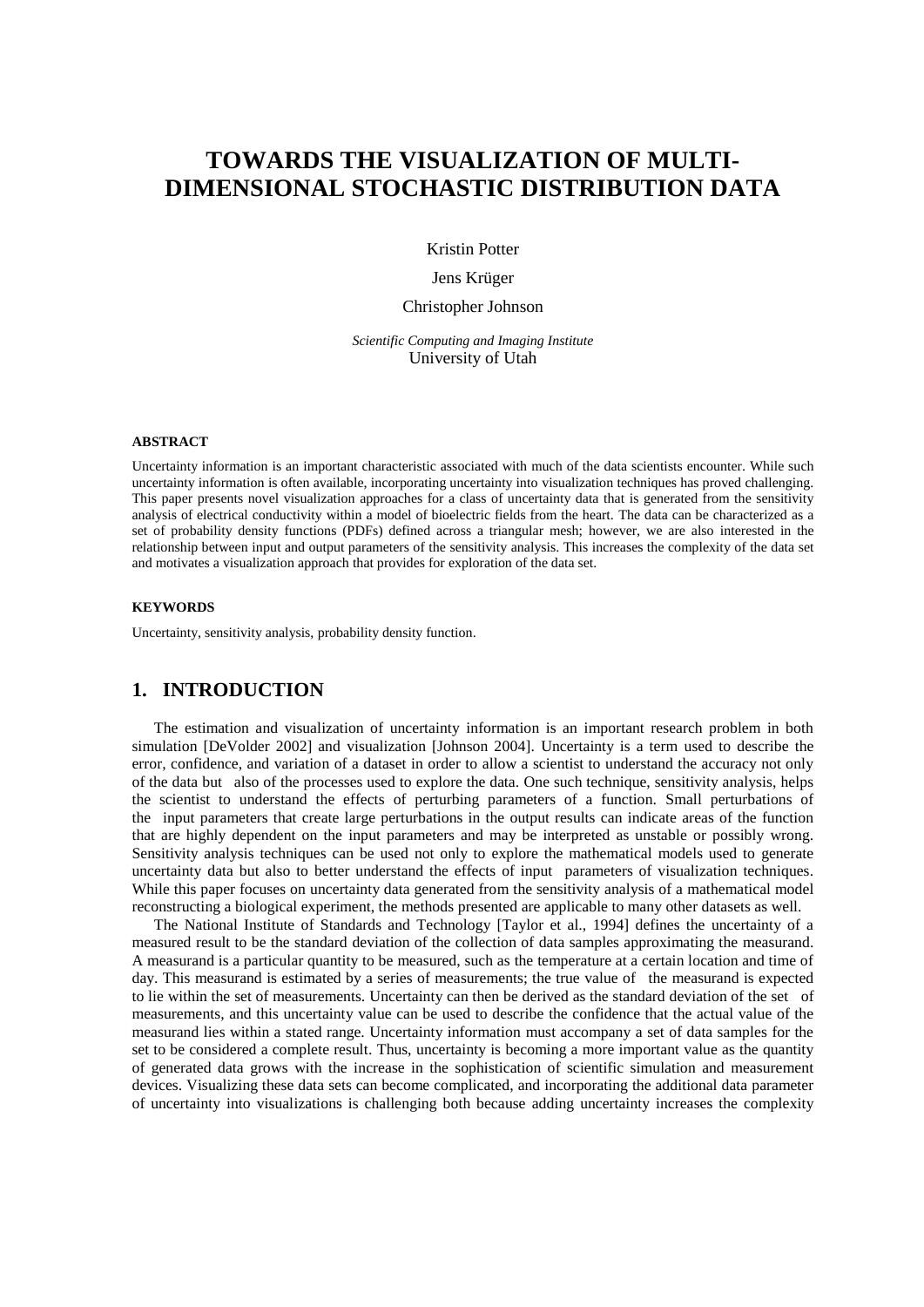and information content of the visualization and because there is no agreed upon way to visually represent uncertainty for three-dimensional (and higher) problems.

Thus far, uncertainty visualization approaches represent uncertainty as a scalar, vector, or tensor value. This paper explores the underlying probability distribution function that was used to create the individual measures of uncertainty. Mean and standard deviation (or variance) are easy and robust ways to quickly reduce the amount of data into an understandable quantity. If the underlying distribution is Gaussian (normal), the mean and standard deviation completely describe the underlying distribution. However, not all distributions are exactly normal, and the deviation from normal is often the more interesting information.

The data used in this paper can be looked at in several ways, of which reducing it to mean and standard deviation is the simplest. However, since there is a functional relationship that such an approach ignores, we explore a variety of techniques with the goal of learning about the relationship between input parameters and output results.

The remainder of this paper is structured as follows: In Section 2 we describe more fully the data we are using and present the traditional mean and standard deviation methods for visualizing the data. In Section 3 we examine previous work in the field. In the following Section 4 we explain our approach to visualizing the data and conclude with discussion and future work.

### **2. APPLICATION DATA**



**Figure 1.** The classified human torso. *Image courtesy Sarah Geneser.*



The data used in this paper comes from the sensitivity analysis electrical conductivity within computational models of bioelectric fields of the heart. Such an approach quantifies the sensitivity of the electrocardiographic forward problem by creating a mathematical model to reconstruct a biological experiment in which the voltages on the human torso are estimated based on the input electrical conductivities [Geneser et al. 2005]. The simulation stochastically varies the input conductivities of different tissues such as fat, lungs, or muscle and examines the resulting changes in potential across the torso. Figure 1(a) depicts the torso classified by tissue type, and (b) shows the triangular domain on which the simulation is computed. The dataset visualized in this paper stochastically varies the lung conductivity  $\pm 50\%$  from the reference lung conductivity. For each individual variation of input conductivity, κ, a set of heart voltages is generated at each mesh point of the torso. This pairing of input conductivity and the set of output voltages is called a realization; our dataset consists of 10,000 such realizations. The most straightforward way to think about this data is as a volume of slices (realizations) with axes  $(x, y, k)$ , called the  $k$ -volume.

The dataset resulting from numerous runs of the simulation describes the sensitivity of voltages across the torso to small changes in the input conductivity, thus describing the uncertainty associated with the mean voltage at each mesh point. The main challenge in visualizing this data is in its large size; not only is it hard to visually understand 10,000 2D slices, it is unclear how to present this information in a way that leads to a proper interpretation of the sensitivity. A simple approach is to summarize the data, thus reducing the dimensionality of the visualization problem. This can be seen in Figure 3, in which mean (a) and standard deviation (b) are displayed through a color-mapped flood contour. This presentation is straightforward, however it discards a large amount of data, and decouples the input conductivity parameters from the output voltages, a relationship this works strives to preserve.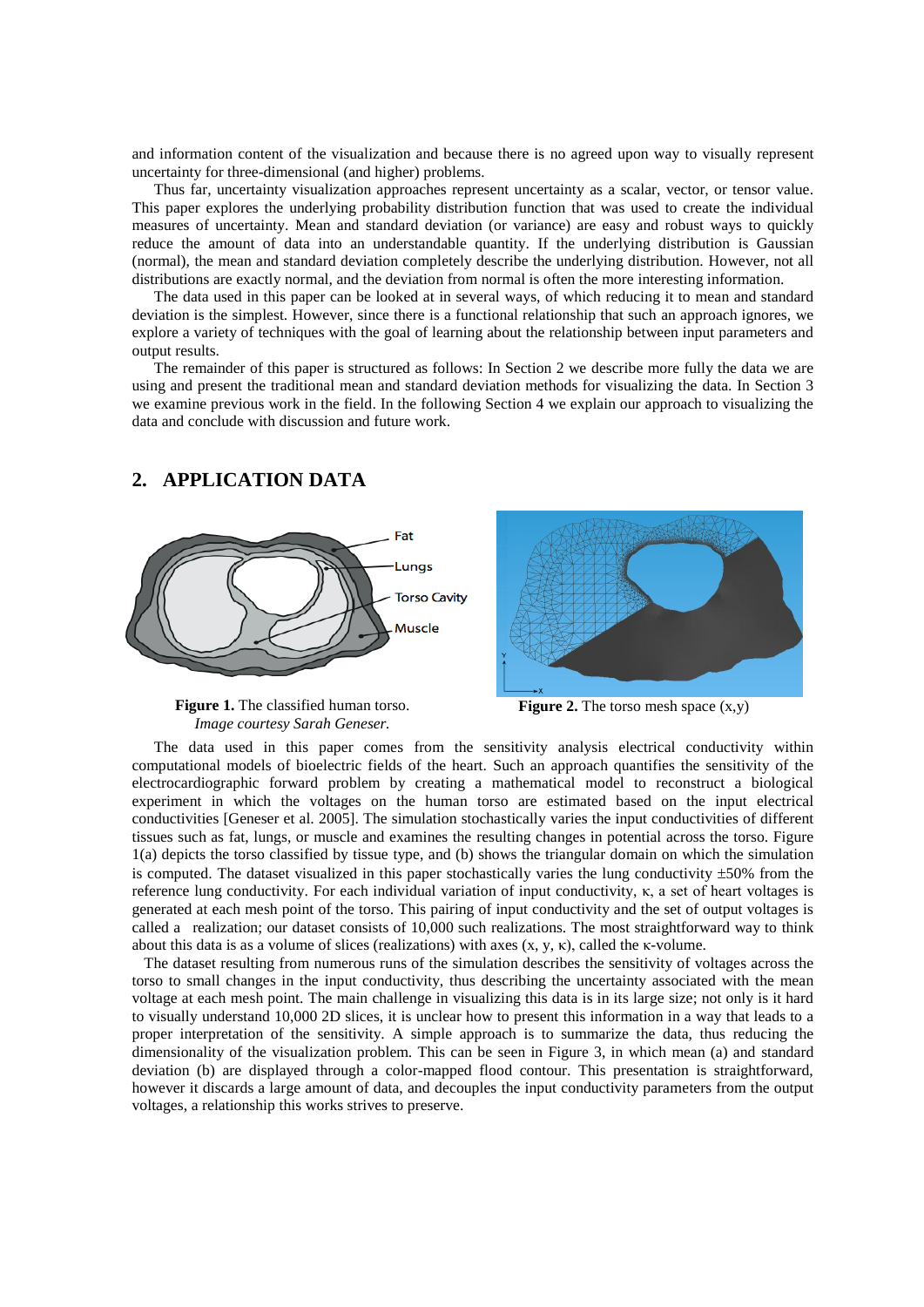

**Figure 3.** The (a) mean and (b) variance of stochastic variation of lung conductivity  $(\pm 50\%$  from the reference lung conductivity). *Images courtesy of Sarah Geneser.*

## **3. PREVIOUS WORK**

The data used in this paper can be examined in numerous ways including by looking solely at summary quantities, either as a collection of probability density functions (PDFs) at each mesh point or as a 3D volume of 2D slices in κ-space. Visualization techniques exist to address the first two interpretations; visualizing the third approach is not straightforward.

Much uncertainty visualization has focused on adding scalar or vector quantities to already existing visualization techniques. These values are often available alongside a dataset as tables, graphs, and charts [Spear 1952, Tukey 1977], but they must be incorporated into existing visualization techniques if we are to portray the data completely and accurately [Wittenbrink 1995]. Pang, Wittenbrink, and Lohda, 1997, have created a taxonomy of visualization approaches based on the type of uncertainty data. Common approaches include color mapping [Pang et al. 1997], glyphs [Wittenbrink et al. 1997, Grigoryan and Rheingans 2004], iso-surfacing [Jospeh et al. 1999, Rhodes et al. 2003], volume rendering [Djurcilov et al. 2002], and annotation [Cedilnik and Rheingans 2000].

While the data used herein can be summarized through mean and standard deviation, a true representation of the data expresses the underlying distribution. Potter et al., 2007, use visual summaries to describe individual distributions, but this approach is problematic for higher dimensional distributions as well as for large collections of distributions with spatial locality resulting from a high amount of visual clutter.

Other methods filter down the amount of data and provide a user interface for exploration of the dataset. Ehlschlaeger et al., 1997, presents a method to smoothly animate between realizations of surface elevation. Bordoloi et al., 2004, use clustering techniques to reduce the amount of data while providing ways to find features of the datasets such as outliers. Kao, 2002, uses a slicing approach to reduce the dimensionality by projecting distributions onto cutting planes. Streamlines and volume rendering have been used by Luo et al., 2003, to show distributions mapped over 2 or 3 dimensions. Finally, case studies of EOS Satellite and Lidar data have been performed by Kao, 2001 and 2004.

This small body of work on visualizing probability density functions is an interesting starting point for this research. However, the aim of this paper is to avoid the data reduction employed in these techniques, and instead preserve the correspondence between input and output parameters. This additional directive requires a visualization paradigm that can appropriately handle large datasets with high dimensionality.

# **4. OUR APPROACH**

The main challenges to visualizing this dataset are its large size and data the meaning of which is not intuitive. While data reduction is not the goal of this work, getting an initial understanding of the data through summarization is beneficial. Figure 3 summarizes the results of the simulation, presenting them in two images. Figure 4 combines the summaries into a single visualization by displaying the mean (a) as a height field using the (x.y) mesh space and voltages as the z axis, and color mapping standard deviation (b) using a rainbow color map. The simplicity of this approach is the strongest argument for displaying the data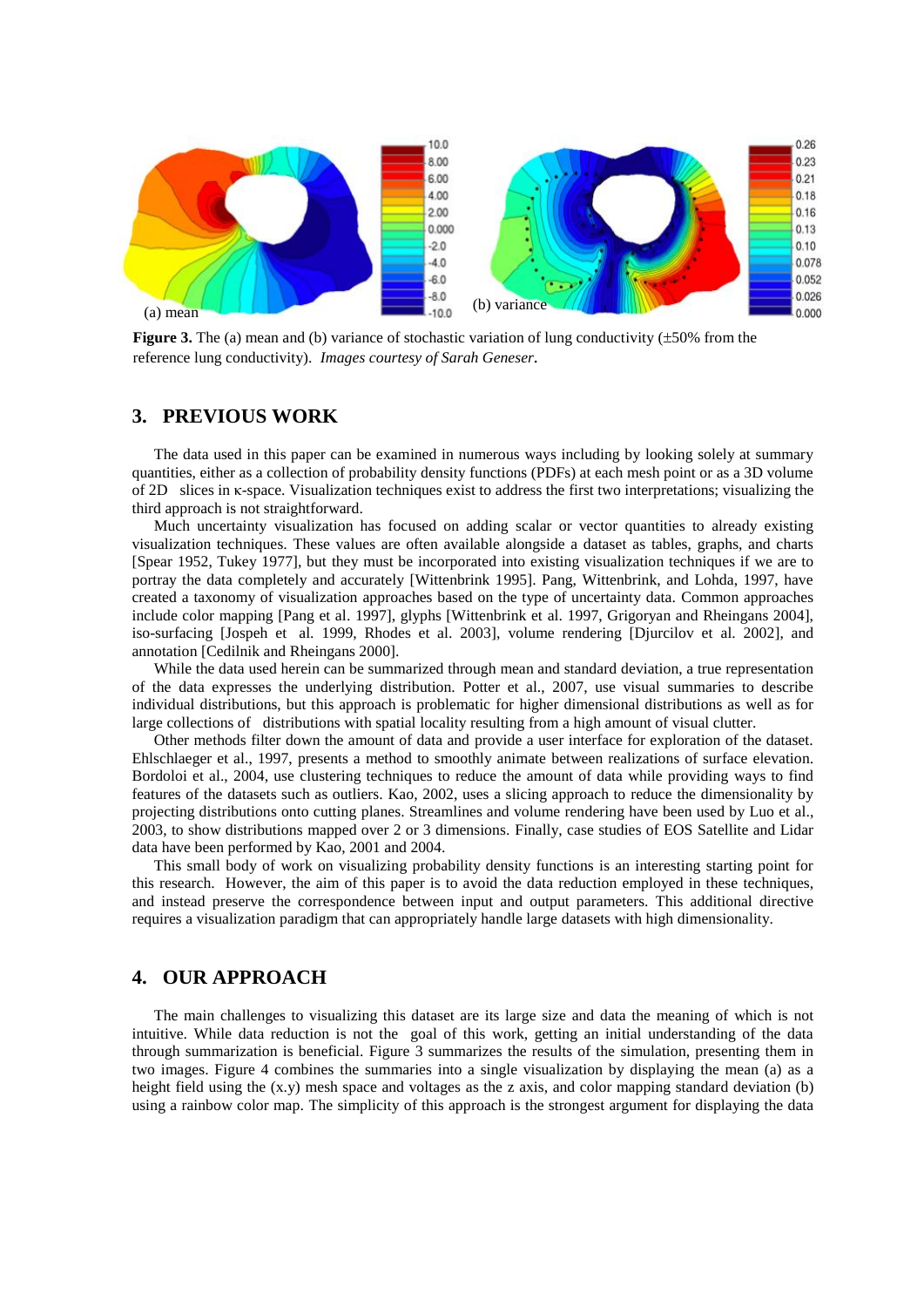in this way. However, the reduction of data allows for very little further exploration, and this visualization still does not capture the dependencies between the input conductivities and the output voltages. To overcome these limitations, we have to look at more than just these two basic stochastic properties while still presenting these quantities in a clear fashion.



**Figure 4.** Combining mean and standard deviation into one visualization. (a) Mean is represented as height. (b) Standard deviation is color mapped onto the mean height field with high deviation in red, low in blue.

Rather than simply summarizing the data, we need to consider the entire volume of data, which stores all realizations of the voltages in 2D space for every conductivity, κ. To create the κ -volume, we stack the 2D datasets for each realization into a 3D volume with z-axis associated as  $\kappa$  (in contrast to the (x, y, voltages) axes for the mean height field). For this particular dataset, the κ-volume would result in a volume with 10,000 slices in the κ direction. Since this would lead to a very large dataset, we have chosen to subsample the volume to 512 slices, computing the mean of roughly 20 voltages for every voxel. This scalar volume can be visualized using direct volume rendering or iso-surface raycasting. Figure 5(a)

shows the κ-volume superimposed onto the mean/variance height field. While direct volume rendering allows the user to see the entire volume, this technique is problematic for this data because the voltages occlude each other, or – if the transparency is reduced – are indistinguishable. Therefore, we have chosen to focus on isosurface raycasting. Figure 5 (b-c) shows two different iso-surfaces of the potential. For our dataset, the structure of the iso-surface rather than the actual iso-value is of interest. An iso-surface that falls straight down through κ-space (red box in Figure 5c) indicates that the potential at this point in 2D space does not vary when changing; thus, it is considered independent at that point. A bending iso-surface (yellow box in Figure 5c) indicates areas of high dependence on the input conductivity. As can be seen in comparison with Figures 3 and 4, the bend in the iso-surface corresponds to an area of high variance; however, in our visualization, the actual reason for this high variance becomes clear. We can also see that even in the region with the highest variance only small  $\kappa$ 's (lowest values on the  $\kappa$ -axis) result in potential changes. This relationship becomes visible only in our new visualization system.



**Figure 5.** Volume rendering the potential volume. The left image (a) shows direct volume rendering. The other two images (b-c) show iso-surfaces of the voltages in κ-volume. Bends in the iso-surfaces indicate high dependence on the input conductivity (κ) (highlighted by the yellow bow), while straight iso-surfaces (red box) indicate stochastic independence.

While the iso-surface rendering qualitatively depicts stochastic dependency and presents a quick method to get a global overview of potential distribution, a more quantitative measurement is also desirable. To this end, we consider the gradient volume of the potential. In this vector-valued dataset, we perform streamline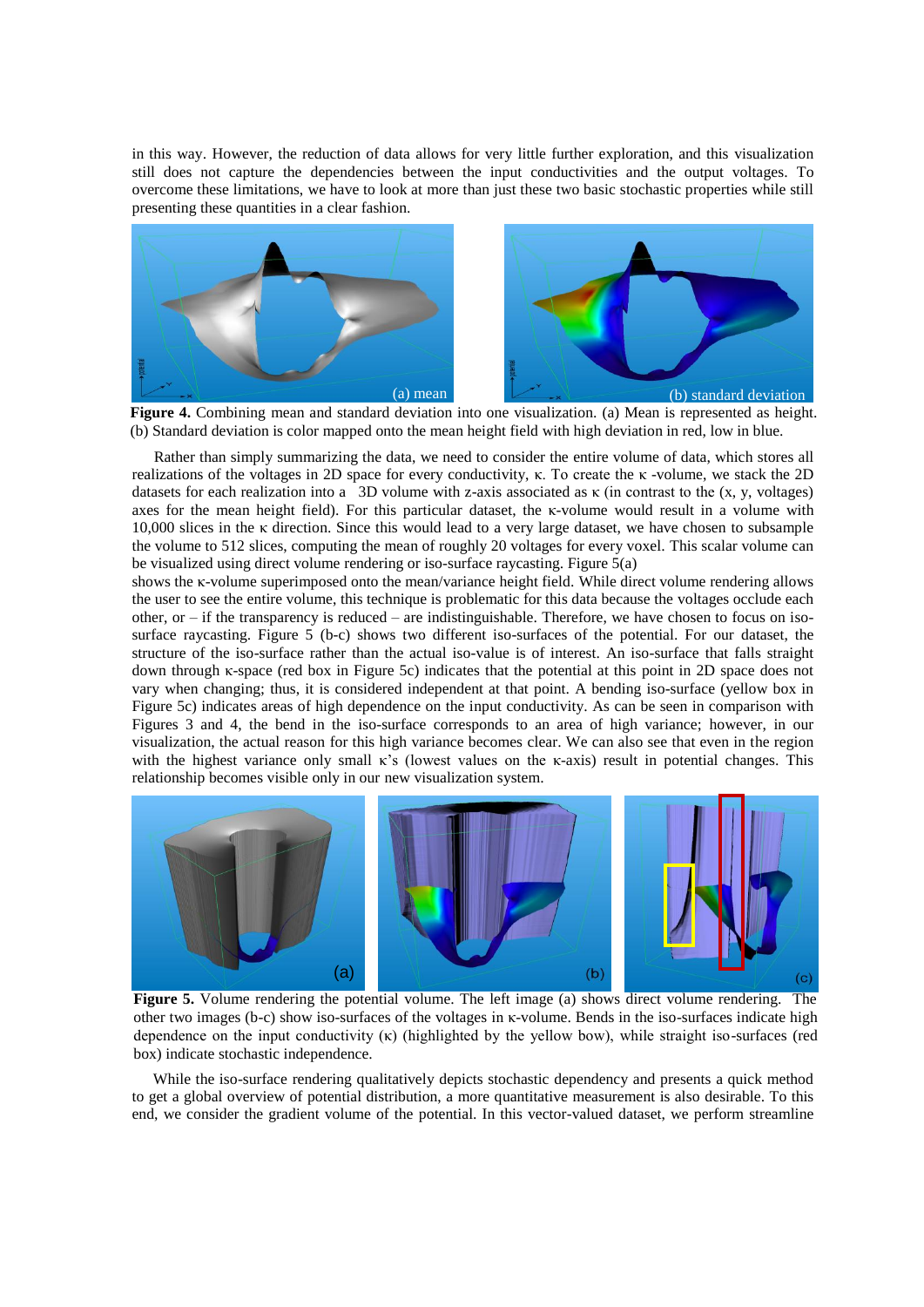tracing to visualize the potential gradients. The physical interpretation of these streamlines is as follows: If a streamline's course is primarily horizontal, meaning that its tangents (i.e. the gradient in the potential field) mainly point in x and y direction but not into κ-direction, the points along the streamline have a potential that is locally independent of the realizations of the input conductivities. This in turn means that a streamline pointing up- or downwards indicates a high dependency on κ. In fact, the length of the streamline – influenced by the gradient-magnitude – is a quantitative measure of these dependencies (see Figures 6 and 7). To further emphasize the gradient-magnitude, we also seed particles into the gradient volume. These particles not only convey the direction of the gradient but also allow gradient magnitude to be derived easily form their speed.

# **5. CONCLUSION AND FUTURE WORK**

In this paper, we present a novel method to approach multi-dimensional stochastic distribution data. Our technique allows for the exploration of these datasets, not only presenting a very limited overview by displaying the mean and variance as previous visualizations do, but also allowing for both a global qualitative as well as a local quantitative view. As our approach makes use of an existing GPU visualization system [Krüger 2005], the exploration of these datasets can be performed interactively on commodity PC hardware. For a demonstration, please see the video at [ftp://datex.sci.utah.edu/Videos/CGV08.](ftp://datex.sci.utah.edu/Videos/CGV08)



**Figure 7.** Particle tracing, the left image shows simple points as particles while in the right image arrow glyphs are rendered. In still images, arrows glyphs add more information to the image.

As the sources of uncertainty data become more diverse, understanding the meaning of the generated images becomes more difficult. While many of the traditional visualization techniques will still be applicable, new and better techniques for understanding complicated data sets will also be required. It is our hope that this work serves as a starting point for the visualization of complex data and uncertainty.

Further work in this area includes using data sets with higher-order input parameters (i.e. vector, tensor, etc.), and data distributions with higher-dimensional spatial localities. In addition, information visualization techniques can be used to increase the ways a user can explore the data, both globally and locally. Such a system would provide ways to answer known questions as well as to pose and test new hypotheses.

# **REFERENCES**

- Bordoloi, U. et al, 2004. Visualization Techniques for Spatial Probability Density Function Data. *In Data Science Journal*, Vol. 3, pp. 153-162.
- Cedilnik, A. and Rheingans, P., 2000. Procedural Annotation of Uncertain Information. *In Proceedings of the IEEE Conference on Visualization.* Salt Lake City, UT, pp. 77-83.
- Djurcilov, S. et al, 2002. Visualizing Scalar Volumetric Data with Uncertainty*. In Computers and Graphics*, Vol 26, pp. 239-248.
- DeVolder, B., Glimm, J., Grove, J., Kang, Y., Lee, Y., Ye, K. Uncertainty Quantification for Multiscale Simulations. *Journal of Fluids Engineering*, March 2002, Volume 124, Issue 1, pp. 29-41.